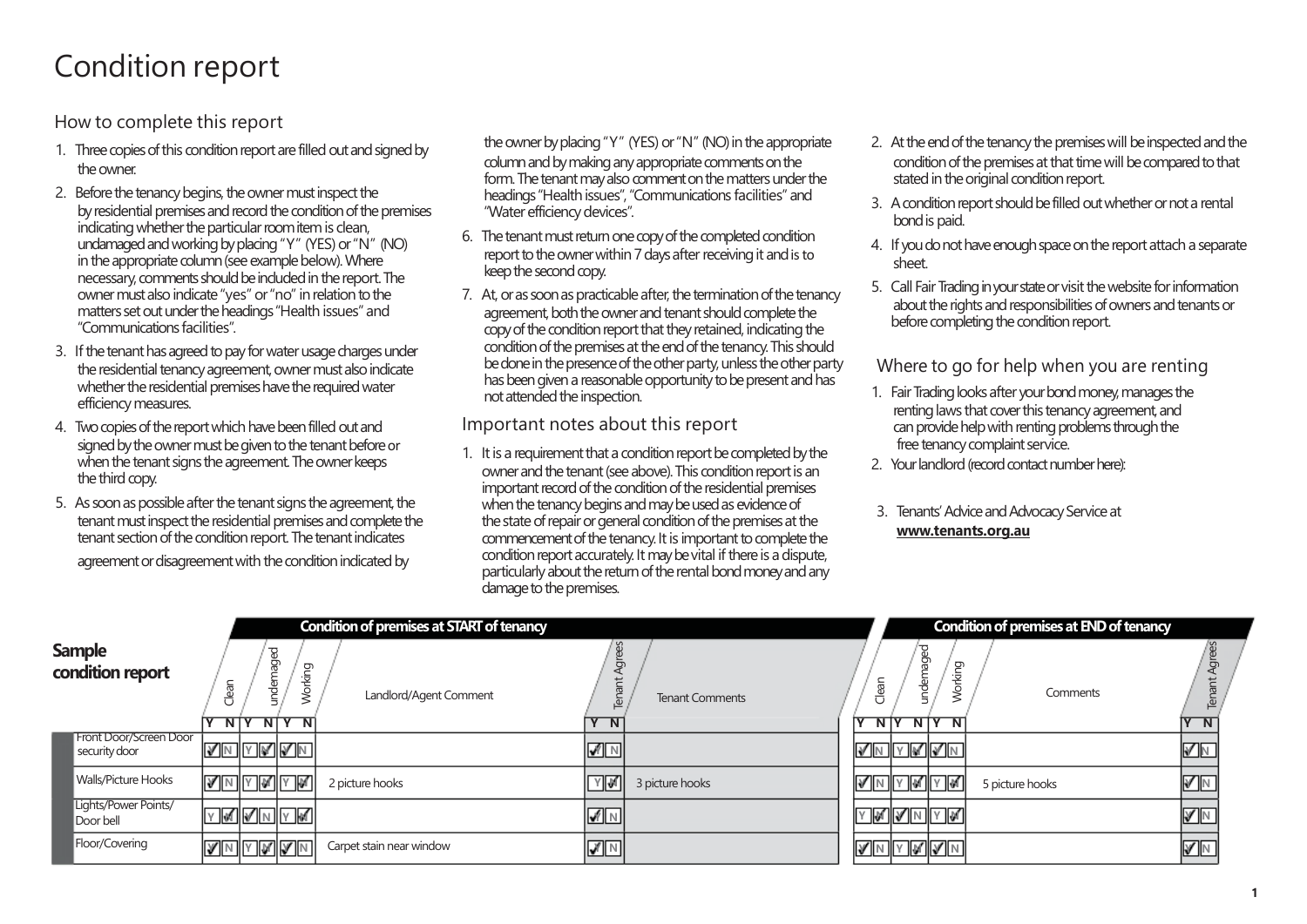### Address of premises:

|                   |                                           |                       |                                  |                      | <b>Condition of premises at START of tenancy</b> |                      |                        |                    |                           |           | <b>Condition of premises at END of tenancy</b> |                      |
|-------------------|-------------------------------------------|-----------------------|----------------------------------|----------------------|--------------------------------------------------|----------------------|------------------------|--------------------|---------------------------|-----------|------------------------------------------------|----------------------|
|                   |                                           | Clean                 |                                  | undemaged<br>Working | Landlord/Agent Comment                           | <b>Tenant Agrees</b> | <b>Tenant Comments</b> | Clean              | undemaged                 | Working   | Comments                                       | <b>Tenant Agrees</b> |
|                   | front door/screen door                    |                       | Y N Y N Y N                      |                      |                                                  | Y N                  |                        | Y N                | Y N Y N                   |           |                                                | Y N                  |
|                   | /security door                            | Y N                   | Y<br>$\overline{N}$              | YN                   |                                                  | $Y$ N                |                        | YN                 | YN                        | Y N       |                                                | YN                   |
|                   | walls/picture hooks                       | $\mathbb{Y}$ M        | <b>MU AN</b>                     | <b>YY M</b>          |                                                  | Y[N]                 |                        | YNYNYN             |                           |           |                                                | YM                   |
|                   | doorway frames                            | YM                    | MM                               | MM                   |                                                  | VM.                  |                        | <b>Y N Y N Y N</b> |                           |           |                                                | YM                   |
|                   | windows/screens/<br>window safety devices |                       | YNYN                             | YN                   |                                                  | YN                   |                        | YNYNYM             |                           |           |                                                | YN                   |
|                   | ceiling/light fittings                    |                       | YNYN                             | YN                   |                                                  | YN                   |                        | Y N                | YNYN                      |           |                                                | YN                   |
| ENTRANCE/HAL      | blinds/curtains                           | YN                    | YN                               | YN                   |                                                  | YN                   |                        | Y NY NY Y N        |                           |           |                                                | Y N                  |
|                   | lights/power points<br>/door bell         |                       | YNYN                             | YN                   |                                                  | YN                   |                        | Y NY NY N          |                           |           |                                                | YN                   |
|                   | skirting boards                           | Y N                   | YN                               | YN                   |                                                  | YN                   |                        | YNYNYN             |                           |           |                                                | YN                   |
|                   | floor coverings                           |                       | YNYM                             | YN                   |                                                  | YN                   |                        |                    |                           | Y NYNYNYN |                                                | YM                   |
|                   | other                                     | Y N                   | Y N                              | Y N                  |                                                  | YN                   |                        | $Y$ N              | $\sqrt{Y}$ N $\sqrt{Y}$ N |           |                                                | YN                   |
|                   | walls/picture hooks                       |                       | YNYN                             | YN                   |                                                  | YN                   |                        |                    |                           | NIYINIYIN |                                                | YM                   |
|                   | doors/doorway frames                      |                       | YNYN                             | YN                   |                                                  | YN                   |                        |                    |                           | Y NYNYNYN |                                                | <b>T</b> N           |
|                   | windows/screens/<br>window safety devices |                       | Y N Y N                          | YN                   |                                                  | YN                   |                        | YNYNYN             |                           |           |                                                | YN                   |
|                   | ceiling/light fittings                    |                       | YNYM                             | YN                   |                                                  | Y N                  |                        | Y NY NY NY N       |                           |           |                                                | YN                   |
|                   | blinds/curtains                           | $Y \nightharpoonup N$ | YN                               | YN                   |                                                  | YN                   |                        | YNYNYN             |                           |           |                                                | YN                   |
| <b>LOUNGEROOM</b> | lights/power points                       |                       | <b>YNYM</b>                      | YN                   |                                                  | YN                   |                        | YNYNYN             |                           |           |                                                | YN                   |
|                   | skirting boards                           |                       | <b>YINTYIN</b>                   | YN                   |                                                  | YN                   |                        | YNYNYN             |                           |           |                                                | YN                   |
|                   | floor coverings                           | Y N                   | $\overline{Y}$<br>$\overline{N}$ | YN                   |                                                  | YN                   |                        | YNYNYN             |                           |           |                                                | YN                   |
|                   | other                                     |                       | YNYN                             | Y N                  |                                                  | YN                   |                        | YNYNYN             |                           |           |                                                | YN                   |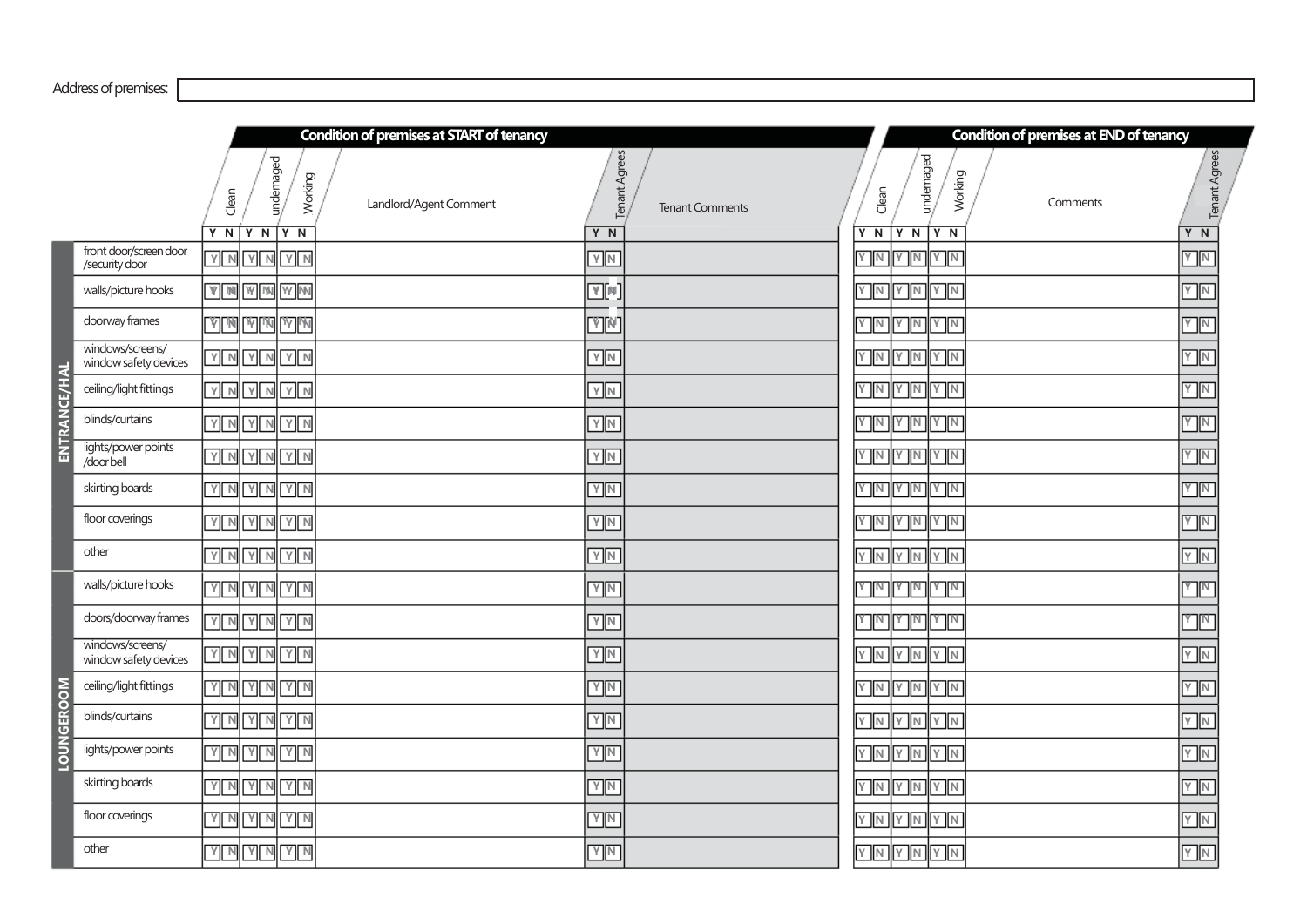|                   |                                           |                 |                                                 |            | <b>Condition of premises at START of tenancy</b> |                      |                        |       |      |           |                      | <b>Condition of premises at END of tenancy</b> |                      |
|-------------------|-------------------------------------------|-----------------|-------------------------------------------------|------------|--------------------------------------------------|----------------------|------------------------|-------|------|-----------|----------------------|------------------------------------------------|----------------------|
|                   |                                           | Clean           | undemaged                                       | Working    | Landlord/Agent Comment                           | <b>Tenant Agrees</b> | <b>Tenant Comments</b> | Clean |      | undemaged | Working              | Comments                                       | <b>Tenant Agrees</b> |
|                   |                                           | Y N Y N         |                                                 | Y N        |                                                  | Y N                  |                        | Y N   |      | Y N       | Y N                  |                                                | $Y$ N                |
|                   | walls/picture hooks                       | YM              | Y N                                             | Y N        |                                                  | $\sqrt{N}$           |                        | YN    |      |           | YNYN                 |                                                | YN                   |
|                   | doors/doorway frames                      |                 | YNYN                                            | Y N        |                                                  | YN                   |                        |       |      |           | YNYNYN               |                                                | YN                   |
|                   | windows/screens/<br>window safety devices |                 | <b>MMAR</b>                                     | YN         |                                                  | YN                   |                        |       |      |           | YNYNYN               |                                                | YN                   |
|                   | ceiling/light fittings                    |                 | $\frac{1}{\sqrt{N}}$ ותן $\frac{1}{N}$          | YN         |                                                  | $\sqrt{N}$           |                        |       |      |           | YNYNYN               |                                                | Y    N               |
| <b>DININGROOM</b> | blinds/curtains                           |                 | YNYN                                            | $Y$ N      |                                                  | YN                   |                        |       |      |           | YNYNYN               |                                                | YN                   |
|                   | lights/power points                       |                 | <b>YMYM</b>                                     | Y N        |                                                  | Y N                  |                        |       |      |           | YNYNYN               |                                                | YN                   |
|                   | skirting boards                           |                 | YNYM                                            | Y N        |                                                  | Y N                  |                        |       | YNYN |           | YN                   |                                                | YN                   |
|                   | floor coverings                           |                 | <b>YMYM</b>                                     | Y N        |                                                  | Y N                  |                        |       |      |           | YNYNYN               |                                                | YN                   |
|                   | other                                     |                 | $\nabla$ ומן צון א                              | YN         |                                                  | YN                   |                        |       |      |           | YNYNYN               |                                                | YN                   |
|                   | walls/picture hooks                       |                 | <b>YNYM</b>                                     | $Y \mid N$ |                                                  | Y N                  |                        |       |      |           | YMYMY                |                                                | YM                   |
|                   | doors/doorway frames                      | $Y$ $N$ $Y$ $N$ |                                                 | YN         |                                                  | Y N                  |                        |       |      |           | YMYMYW               |                                                | YM                   |
|                   | windows/screens/<br>window safety devices |                 | <b>YMYM</b>                                     | Y N        |                                                  | YN                   |                        |       |      |           | <u>mralmusika k</u>  |                                                | YN                   |
|                   | ceiling/light fittings                    |                 | YNYM                                            | Y N        |                                                  | YN                   |                        |       |      |           | YNYNYN               |                                                | YN                   |
|                   | blinds/curtains                           | YNYM            |                                                 | Y N        |                                                  | YN                   |                        |       |      |           | YMYNYW               |                                                | $\sqrt{N}$           |
|                   | lights/power points                       |                 | اسالمالسالد                                     | $Y \mid N$ |                                                  | M                    |                        |       |      |           | YMYMYN               |                                                | YJN                  |
| KITCHEN           | skirting boards                           |                 | $\nabla$ הן $\nabla$ ן $\nabla$ ן               | YN         |                                                  | $\sqrt{N}$           |                        |       |      |           | YNYNYN               |                                                | YN                   |
|                   | floor coverings                           |                 | اسالمالسالد                                     | YN         |                                                  | M                    |                        |       |      |           | <u>מן מן מן מן מ</u> |                                                | YM                   |
|                   | cupboards/drawers                         |                 | اسالمالسالد                                     | $\sqrt{N}$ |                                                  | m                    |                        |       |      |           | YMYMYM               |                                                | YM                   |
|                   | bench tops/tiling                         |                 | $\frac{1}{\ V\ }\frac{1}{\ V\ }\frac{1}{\ V\ }$ | YN         |                                                  | $\sqrt{N}$           |                        |       |      |           | YNYNYN               |                                                | YN                   |
|                   | sink/taps/disposal unit                   | ΥT              | القنائما الفز                                   | m          |                                                  | mr                   |                        |       |      |           | Y NYNYN              |                                                | YM                   |
|                   | stove top/hot plates                      |                 | <u>mri hi</u>                                   | m          |                                                  | <u>mr</u>            |                        |       |      |           | YNYNYN               |                                                | YN                   |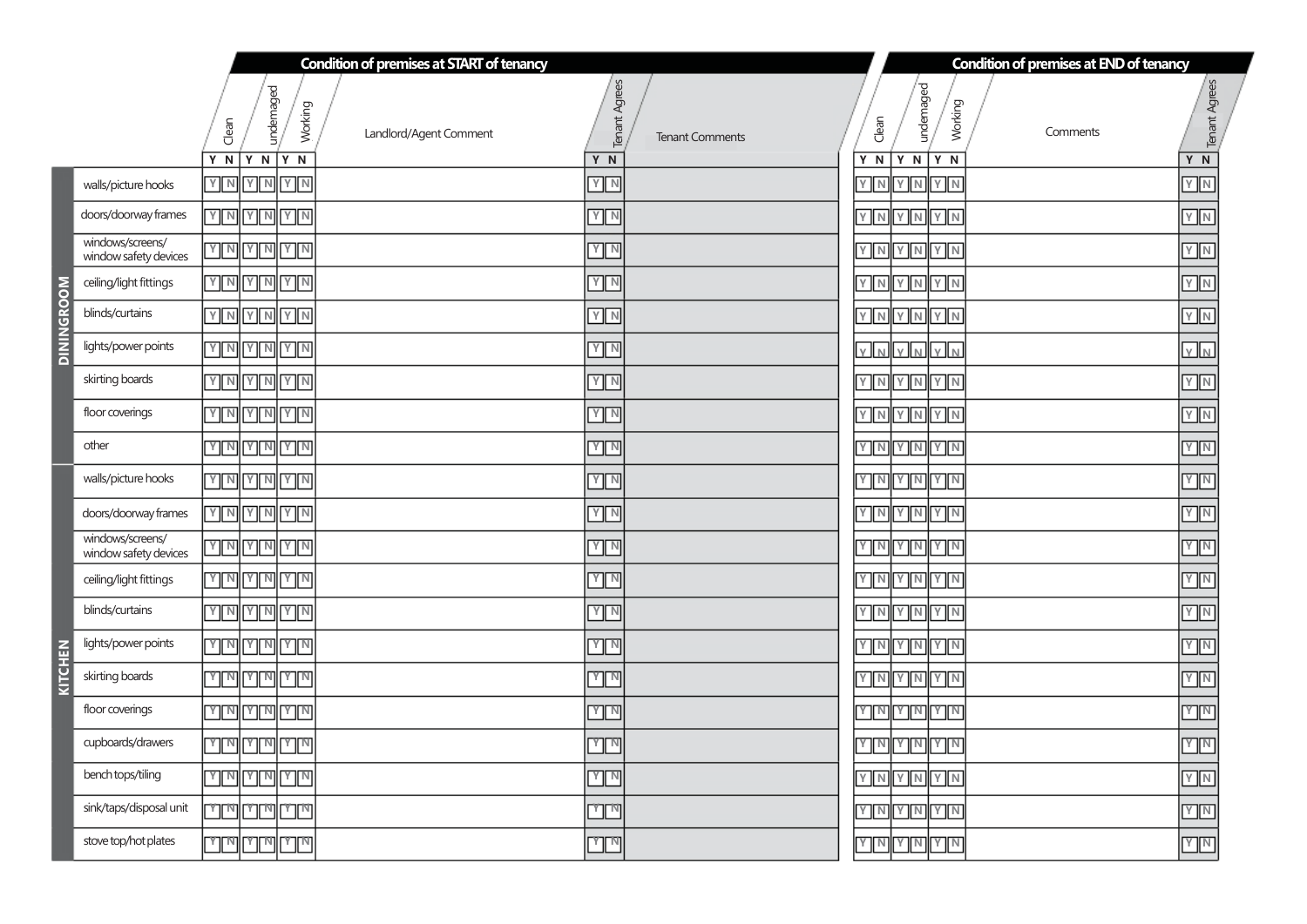|                 |                                                                                             |                    | undemaged                                           | Working |                        | Tenant Agrees |                        |                   | undemaged       | Working                                                                 |          |                  | Tenant Agrees |
|-----------------|---------------------------------------------------------------------------------------------|--------------------|-----------------------------------------------------|---------|------------------------|---------------|------------------------|-------------------|-----------------|-------------------------------------------------------------------------|----------|------------------|---------------|
|                 |                                                                                             | Clean              |                                                     |         | Landlord/Agent Comment |               | <b>Tenant Comments</b> | Clean             |                 |                                                                         | Comments |                  |               |
|                 |                                                                                             |                    | Y NY NY N                                           |         |                        | Y N           |                        | Y N               | Y N             | Y N                                                                     |          | Y N              |               |
|                 | Oven/griller                                                                                | MN                 | $\ T\ $ n                                           | YM      |                        | $Y\sqrt{N}$   |                        | $Y \sqrt{N}$<br>Υ | IN II           | YN                                                                      |          | YN               |               |
|                 | Exhausted fan<br>/range hood                                                                | $\mathbb{M}$       | $\mathbb{I}$ $\mathbb{I}$ $\mathbb{I}$ $\mathbb{I}$ | YIN     |                        | $Y\sqrt{N}$   |                        | Y   N             |                 | Y IN IIY IN                                                             |          | YN               |               |
| KITCHEN         | dishwasher                                                                                  | YN                 | $\Gamma$ n                                          | Y∥N     |                        | Y N           |                        | Y   N             |                 | Y ∥N ∭Y ∥N                                                              |          | YN               |               |
|                 | Other                                                                                       | ₩<br>YN<br>╦       | INM                                                 | Y    N  |                        | YM            |                        | Y   N  <br>Y      |                 | $\overline{\mathbb{N}}$ $\overline{\mathbb{N}}$ $\overline{\mathbb{N}}$ |          | YN               |               |
|                 | /floor covering<br>Walls/picture hooks                                                      | $\frac{1}{N}$<br>N | Y N                                                 | Y    N  |                        | YM            |                        | Y   N             |                 | Y IN IIY IN                                                             |          | YN               |               |
|                 | Doors/doorway frame<br>Built-in wardrobe<br><b>Xsheddes</b> us/screens                      | YM                 | $Y$ $N$                                             | Y N     |                        | YM            |                        | Y   N             |                 | YNYM                                                                    |          | YN               |               |
|                 | Window safety devices<br>Doors/doorway frames<br>Ceiling/light fittings<br>Windows/screens/ | YN                 | $Y$ N                                               | Y    N  |                        | YM            |                        | Y N               |                 | YNYN                                                                    |          | YN               |               |
|                 | <b>Mindow Fairly devices</b>                                                                | Y N                | $\ Y\ $ n                                           | Y   N   |                        | YM            |                        | y In I            |                 | YNYN                                                                    |          | YN               |               |
|                 | Ceiling/light fittings<br>Lights/power points                                               | $\sqrt{N}$         | $\mathbb{I}$ m $\mathbb{I}$                         | Y∏N     |                        | <b>Y M</b>    |                        | Y N               |                 | YNYN                                                                    |          | YN               |               |
| <b>BEDROOM1</b> | Blinds/curtains                                                                             | YM                 | $\ Y\ $ n                                           | Y∥N     |                        | YM            |                        | y In I            | Y N             | ly IIn                                                                  |          | YN               |               |
|                 | Lights/power points                                                                         | YN                 | $\sqrt{ \Upsilon }$                                 | Y    N  |                        | YN            |                        | y In<br>$\vee$    | İΝ              | y II n                                                                  |          | YN               |               |
|                 | Skirting boards                                                                             | YN                 | $\ Y\ $ n                                           | YM      |                        | YM            |                        | Y IN              | IN I<br>Y       | YN                                                                      |          | YN               |               |
|                 | Floor covering                                                                              | YN                 | $\ T\ $ n                                           | Y IN    |                        | $Y\sqrt{N}$   |                        | y In I            |                 | YNYN                                                                    |          | YN               |               |
|                 | other                                                                                       | YM                 | $\ Y\ $ $N$                                         | YIN     |                        | $Y\sqrt{N}$   |                        | y In I            | y In I          | $\sqrt{N}$                                                              |          | $Y$ <sub>N</sub> |               |
|                 | Walls/tiles                                                                                 | $\sqrt{N}$         | IMM                                                 | Y∏N     |                        | YM            |                        | Y NI              |                 | YMYM                                                                    |          | YN               |               |
|                 | Floor tiles                                                                                 | $\sqrt{N}$         | IMM                                                 | Y∏N     |                        | YM            |                        | Y∏N]              |                 | YMYM                                                                    |          | YN               |               |
|                 |                                                                                             | Y∏N                | INT                                                 | Y∥N     |                        | YTM           |                        | Y IN I            |                 | Y N Y N                                                                 |          | YN               |               |
| <b>ENSUITE</b>  |                                                                                             | Υ∏Ν                | IMM                                                 | Y∏N     |                        | ™¶            |                        | NП                | וריד            | ™                                                                       |          | <u>na</u>        |               |
|                 |                                                                                             |                    | <u>YIMIYIM</u>                                      | Y∏N     |                        | YM            |                        | ורמחר             |                 | אחר און האורץ                                                           |          | n                |               |
|                 |                                                                                             | אובג               | سالد                                                | Υ∏W     |                        | لسالہ         |                        | MП                |                 | Υ∏IN                                                                    |          | n                |               |
|                 |                                                                                             |                    | سالمالسلما                                          | אחרץ    |                        | سلد           |                        | ורייד             | <b>Lallball</b> |                                                                         |          | <u>nlu</u>       |               |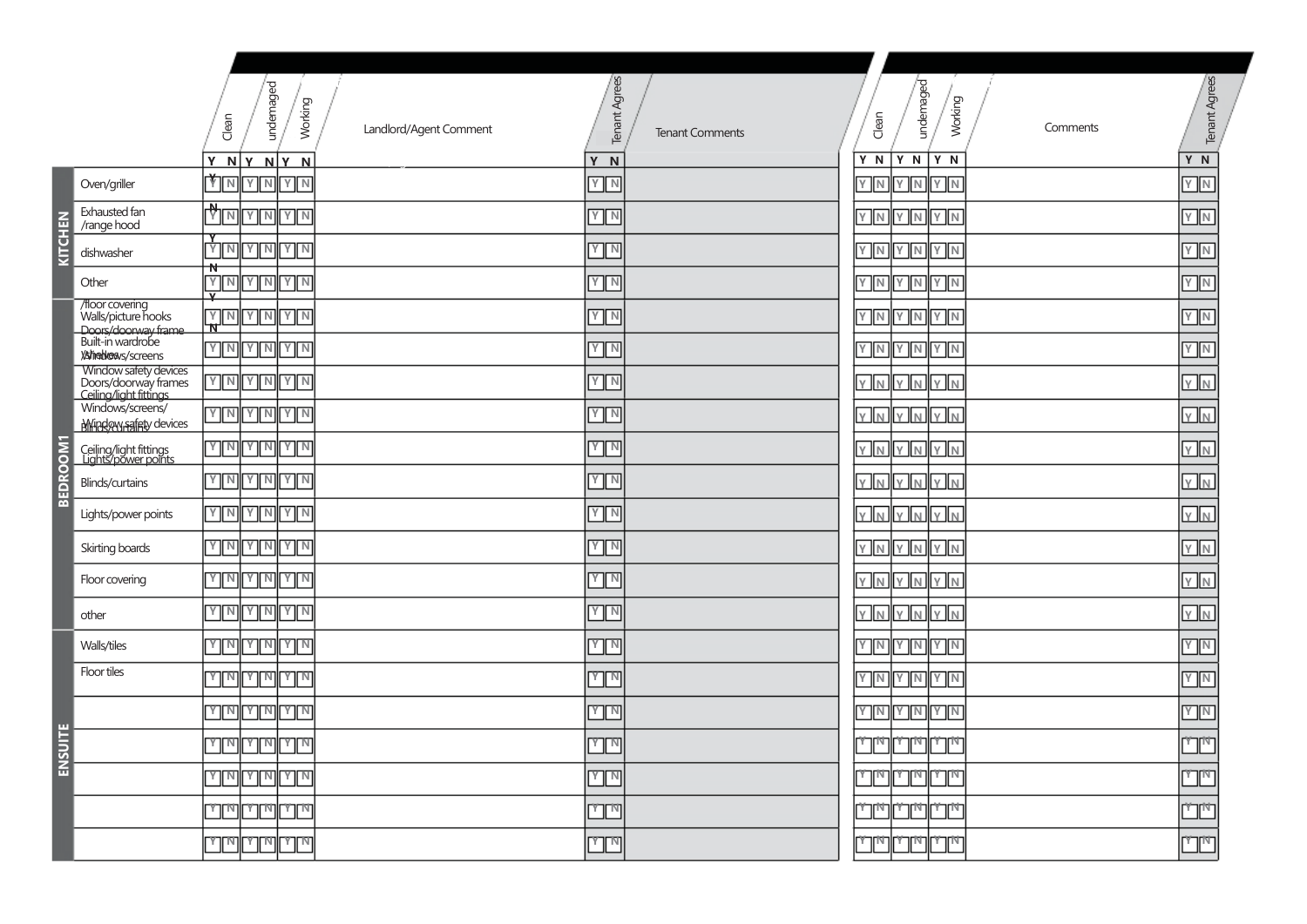|          |                                           |       |                        |                      | <b>Condition of premises at START of tenancy</b> |                               |                        |              |           |                                               | <b>Condition of premises at END of tenancy</b> |                      |
|----------|-------------------------------------------|-------|------------------------|----------------------|--------------------------------------------------|-------------------------------|------------------------|--------------|-----------|-----------------------------------------------|------------------------------------------------|----------------------|
|          |                                           | Clean | undemaged              | <b>Working</b>       | Landlord/Agent Comment                           | <b>Tenant Agrees</b>          | <b>Tenant Comments</b> | Clean        |           | undemaged<br>Working                          | Comments                                       | <b>Tenant Agrees</b> |
|          | bath/taps                                 | Y N   | Y N<br>$V$ $N$ $V$ $N$ | Y N<br>Y N           |                                                  | Y N<br>$\sqrt{N}$             |                        | Y N<br>YNYN  | Y         | $\mathbf N$<br>Y N<br>YN                      |                                                | Y N<br>$\sqrt{N}$    |
|          | shower/screen/taps                        |       | YNYN                   | Y N                  |                                                  | Y N                           |                        | YNYN         |           | Y N                                           |                                                | $\sqrt{N}$           |
|          | wash basin/taps                           |       |                        | YNYNYN               |                                                  | YN                            |                        | YNYN         |           | YN                                            |                                                | YN                   |
|          | mirror/cabinet/vanity                     | YM    | Y N                    | Y N                  |                                                  | $Y\sqrt{N}$                   |                        | YNYN         |           | YN                                            |                                                | $V\overline{N}$      |
| ENSUITE  | towel rails                               |       | <u> سالمالسلا</u>      | Y N                  |                                                  | YN                            |                        | YNYN         |           | YN                                            |                                                | YM                   |
|          | toilet/cistern/seat                       |       | <b>MMMM</b>            | Y N                  |                                                  | YN                            |                        | YNYN         |           | YN                                            |                                                | YM                   |
|          | toilet roll holder                        |       | YNYN                   | Y N                  |                                                  | YN                            |                        | YNYN         |           | YN                                            |                                                | YN                   |
|          | heating/exhaust fan/<br>vent              | YN    | YN                     | Y N                  |                                                  | Y N                           |                        | YNYN         |           | Y II N                                        |                                                | YN                   |
|          | other                                     |       | YNYN                   | $Y$ N                |                                                  | YN                            |                        | YNYN         |           | YN                                            |                                                | $Y\overline{N}$      |
|          | walls/ picture hooks                      |       |                        | لقالدا إفالدا إفتاله |                                                  | MM                            |                        | YNYN         |           | YN                                            |                                                | YM                   |
|          | built-in wardrobe<br>/shelves             |       | فالدالقالد             | M                    |                                                  | M                             |                        | YNYN         |           | YN                                            |                                                | YM                   |
|          | Doors/doorway frame                       |       | YMYM                   | Y N                  |                                                  | Y N                           |                        | YNYN         |           | YN                                            |                                                | YN                   |
|          | windows/screens/<br>window safety devices | Y N   | YN                     | Y N                  |                                                  | Y N                           |                        | ורי          | القالهالق | דיחרי                                         |                                                | ייחרי                |
| BEDROOM2 | ceiling/light fittings                    |       | YNYN                   | $Y$ N                |                                                  | $Y\sqrt{N}$                   |                        | القالقالقالة |           | יחרי                                          |                                                |                      |
|          | blinds/curtains                           |       | YNYN                   | Y N                  |                                                  | $Y\overline{N}$               |                        | لفالفالفالة  |           | יחרי                                          |                                                |                      |
|          | lights/power points                       |       | لسالمالسالد            | $Y \parallel N$      |                                                  | $\sqrt{N}$                    |                        | ⊹            |           | ᆚ<br>ᆚ<br>r₩                                  |                                                |                      |
|          | skirting boards                           |       | <u> MMMI</u>           | Y N                  |                                                  | YN                            |                        | ┻            |           | کے<br>₩                                       |                                                |                      |
|          | other                                     |       | YNYN                   | YN                   |                                                  | $\overline{Y}$ $\overline{N}$ |                        |              |           |                                               |                                                |                      |
|          | walls/picture hooks                       |       | YNYN                   | Y N                  |                                                  | YN                            |                        |              |           |                                               |                                                |                      |
|          | built-in wardrobe<br>/ shelves            |       | דיון אן דיון ד         | $Y \parallel N$      |                                                  | ा   प                         |                        | ᄮ            |           | $\sqrt{}$<br>M<br>٣Ń                          |                                                |                      |
| BEDROOM3 | Doors/doorway frame                       |       | القالمالقالد           | YI <sup>n</sup>      |                                                  | m                             |                        | ∼            |           | <b>Hunt</b><br>π₩η                            |                                                | $V - h$              |
|          | windows/screens/<br>window safety devices |       | لترالمالين             | Y N                  |                                                  | $\sqrt{N}$                    |                        | Y<br>احلحت   |           | <del>⊓<sub>й</sub></del> ⊔ыµ⊔ <sub>ж</sub> ⊔ы |                                                | $X - N$              |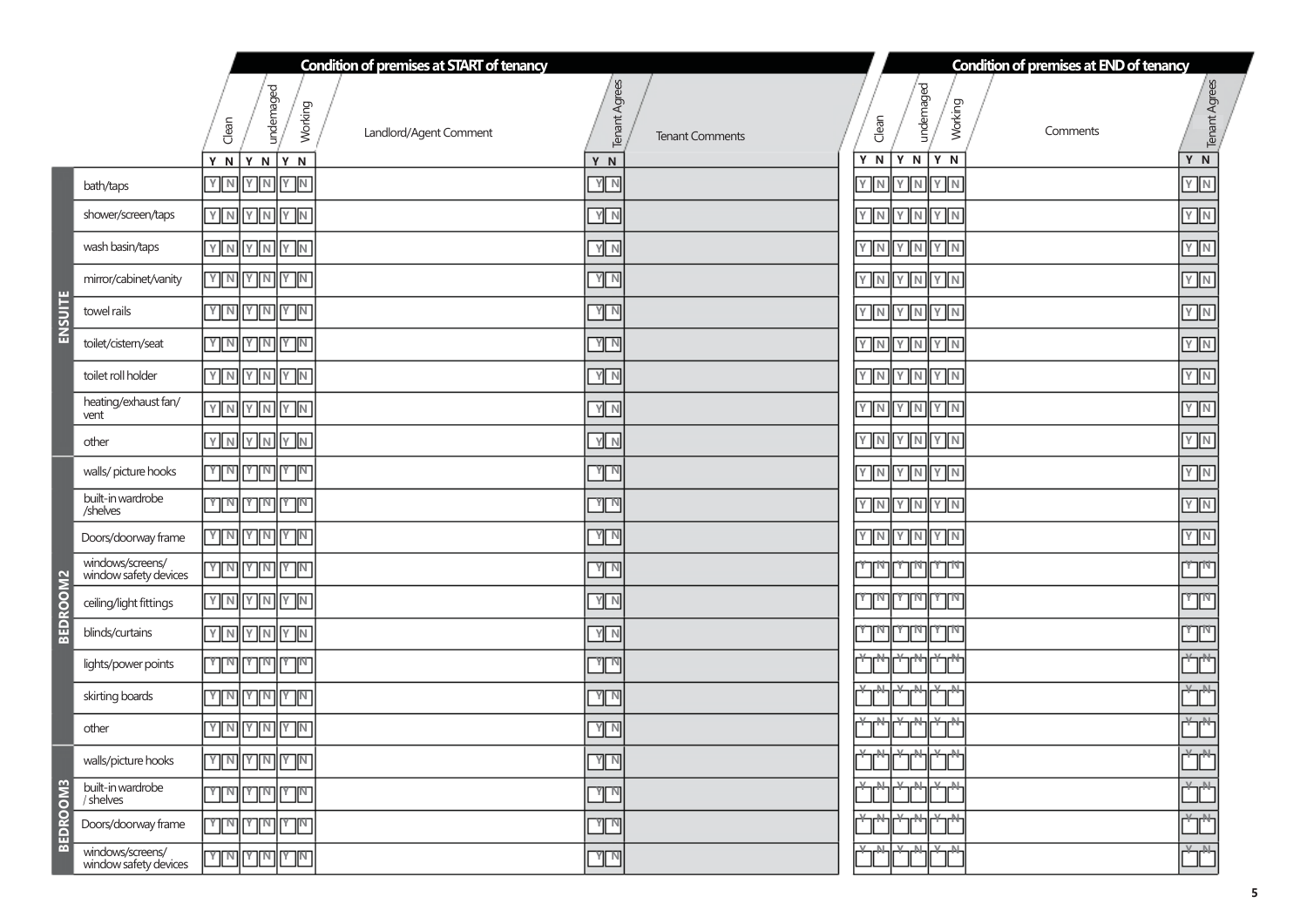|                 |                                           |                 |                                    |                      | <b>Condition of premises at START of tenancy</b> |                    |                        |              |                      |                      |         | <b>Condition of premises at END of tenancy</b> |                      |
|-----------------|-------------------------------------------|-----------------|------------------------------------|----------------------|--------------------------------------------------|--------------------|------------------------|--------------|----------------------|----------------------|---------|------------------------------------------------|----------------------|
|                 |                                           | Clean           | undemaged                          | Working              | Landlord/Agent Comment                           | Tenant Agrees      | <b>Tenant Comments</b> | Clean        |                      | undemaged            | Working | Comments                                       | <b>Tenant Agrees</b> |
|                 |                                           | Y N             | N<br>$\mathbf{v}$                  | l٧.<br>N             |                                                  | Y N                |                        | Y N          | Y                    | N<br>Y N             |         |                                                | Y N                  |
|                 | ceiling/light fittings                    | YMYN            |                                    | Y N                  |                                                  | $Y\sqrt{N}$        |                        | YMYM         |                      | YN                   |         |                                                | $\sqrt{}$ M          |
|                 | blinds/curtains                           | $Y$ $N$ $Y$ $N$ |                                    | YM                   |                                                  | YN                 |                        | YNYM         |                      | $Y\overline{N}$      |         |                                                | $\sqrt{N}$           |
| <b>BEDROOM3</b> | lights/power points                       |                 |                                    | YNYNYN               |                                                  | YN                 |                        | YMYM         |                      | Y N                  |         |                                                | Y IN                 |
|                 | skirting boards                           | $Y$ $N$         | YN                                 | VN                   |                                                  | YN                 |                        | YN           | $Y$ N                | YΙ                   | IN.     |                                                | YN                   |
|                 | floor coverings                           | Y∏N]            | היחרים                             | mr                   |                                                  | mr                 |                        | $Y$ N        | $Y$ $N$              | Y IN                 |         |                                                | YN                   |
|                 | other                                     |                 |                                    | <b>YMYMWYM</b>       |                                                  | Y  N               |                        | YNYN         |                      | YN                   |         |                                                | YN                   |
|                 | walls/tiles                               |                 | YMYM                               | Y   N                |                                                  | $\sqrt{N}$         |                        | YNYN         |                      | Y N                  |         |                                                | Y N                  |
|                 | floor tiles<br>/floor coverings           |                 |                                    | YMYMYM               |                                                  | YN                 |                        | YNYN         |                      | YN                   |         |                                                | YN                   |
|                 | Doors/doorway frame                       | YN              | YN                                 | YN                   |                                                  | $Y$ $N$            |                        | YNYN         |                      | Y N                  |         |                                                | $\sqrt{N}$           |
|                 | windows/screens/<br>window safety devices |                 |                                    | بمالها إمالها المالد |                                                  | اسالبنا            |                        |              |                      | YNYNYN               |         |                                                | YN                   |
|                 | ceiling/light fittings                    | البيالير        | העובגו                             | للااليز              |                                                  | mri                |                        | لمالدالمالدا |                      | Y∏NT                 |         |                                                | אוןרץ                |
|                 | blinds/curtains                           |                 |                                    | <b>MMMMMM</b>        |                                                  | <b>MW</b>          |                        | سلط  سلط     |                      | Y JN                 |         |                                                | <b>TIN</b>           |
|                 | lights/power points                       | YM              | mm                                 | IMM                  |                                                  | mm                 |                        |              | <u> اسالہا اسالہ</u> | Y∏N                  |         |                                                | Y JN                 |
|                 | bath/taps                                 | YM              | $\sqrt{ \mathbf{Y}   \mathbf{N} }$ | Y∏N                  |                                                  | $\sqrt{N}$         |                        |              | لفالد فالصالد        |                      | דת      |                                                |                      |
| <b>BATHROO</b>  | shower/screen/taps                        | YM              | YN                                 | YN                   |                                                  | $\sqrt{N}$         |                        | الفالد       |                      |                      | 'NΠ     |                                                |                      |
|                 | wash basin/taps                           | רייורי          | העובגו                             | דיחרץ                |                                                  | سلما               |                        | السالد       |                      | רייחרים<br>Υ∏N       |         |                                                | יחרי                 |
|                 | mirror/cabinet/vanity                     |                 |                                    | لفالفالفالفالفالف    |                                                  | السالينا           |                        |              | السالمالسالد         | דיחרי                |         |                                                | יחרי                 |
|                 | towel rails                               |                 | السلدالسلد                         | ייחרי                |                                                  | اسالما             |                        |              | لسالمالسالم          | Υ∏N⊤                 |         |                                                | זחןרץ                |
|                 | toilet/cistern/seat                       |                 |                                    | <b>MMYMM</b>         |                                                  | $\boxed{\text{Y}}$ |                        |              |                      | YNYNYM               |         |                                                | YN                   |
|                 | toilet roll holder                        | YM              |                                    | MMMM                 |                                                  | mm                 |                        |              | الفالفالفالفالة      | للإيالي              |         |                                                | عبالها               |
|                 | heating/exhaust fan<br>/ vent             |                 |                                    | YNYMYN               |                                                  | YN                 |                        |              |                      | لفالفالفالفالفالف    |         |                                                | אורג                 |
|                 | other                                     |                 |                                    | سالماسالمالسالد      |                                                  | <b>MM</b>          |                        |              |                      | نهانها إنهالها إماله |         |                                                | برالها               |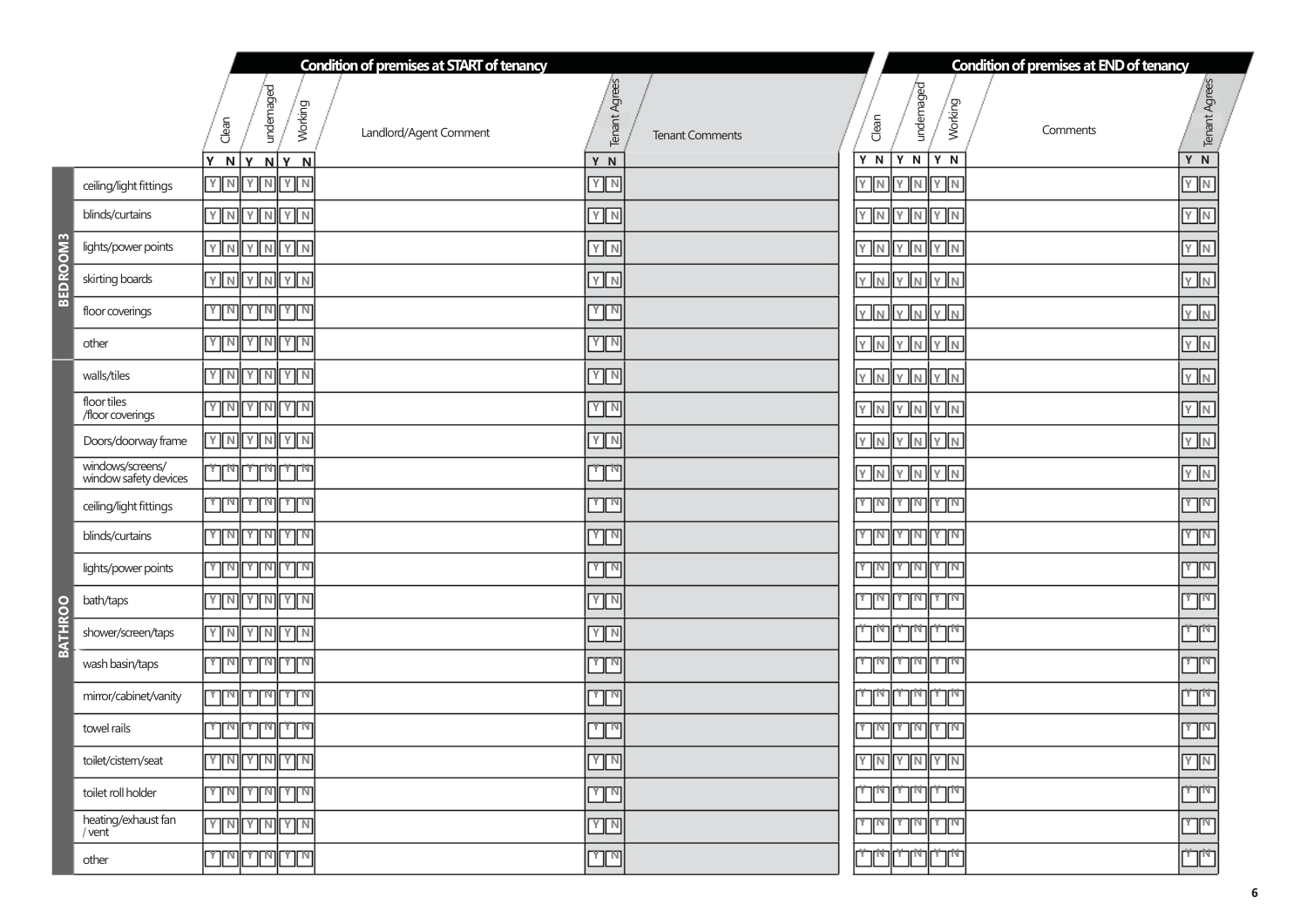|                |                                           |       |                                                  |         | <b>Condition of premises at START of tenancy</b> |               |                        |                       |           |                                   | <b>Condition of premises at END of tenancy</b> |                       |
|----------------|-------------------------------------------|-------|--------------------------------------------------|---------|--------------------------------------------------|---------------|------------------------|-----------------------|-----------|-----------------------------------|------------------------------------------------|-----------------------|
|                |                                           | Clean | undemaged                                        | Working | Landlord/Agent Comment                           | Tenant Agrees | <b>Tenant Comments</b> | Clean                 | undemaged | Working                           | Comments                                       | Tenant Agrees         |
|                | walls/tiles                               | Y N   | $N$ $Y$ $N$<br><b>YMYM</b>                       | Y IN    |                                                  | Y N<br>YN     |                        | Y N<br>Y N            | Y N<br>YN | IYN.<br>$\ Y\ N$                  |                                                | Y N<br>YM             |
|                | floor tiles                               |       | YNYMYN                                           |         |                                                  | Y N           |                        |                       |           | YNYNYM                            |                                                | YN                    |
|                | /floor coverings                          |       |                                                  |         |                                                  |               |                        |                       |           |                                   |                                                |                       |
|                | Doors/doorway frame                       |       | <b>MMANI</b>                                     | YM      |                                                  | YN            |                        |                       |           | YNYNYN                            |                                                | YN                    |
|                | windows/screens/<br>window safety devices |       | YNYNYN                                           |         |                                                  | YN            |                        |                       |           | YNYNYN                            |                                                | YN                    |
|                | ceiling/light fittings                    |       | YNYNYN                                           |         |                                                  | YN            |                        |                       |           | <b>MMTMMM</b>                     |                                                | <b>Y</b> <sub>N</sub> |
|                | blinds/curtains                           |       | YMYMYA                                           |         |                                                  | YN            |                        |                       |           | YNYNYN                            |                                                | YN                    |
| LAUNDRY        | lights/power points                       | YM    | YM                                               | YM      |                                                  | YN            |                        | ly In II              | YN        | Iy In                             |                                                | YN                    |
|                | washing machine/taps                      |       | YNYMYN                                           |         |                                                  | YN            |                        | YNYN                  |           | IIY IN                            |                                                | YN                    |
|                | exhaust fan/vent                          | YM    | $\frac{1}{2}$ n $\frac{1}{2}$ n                  |         |                                                  | YN            |                        | YNYN                  |           | $\ Y\ N$                          |                                                | YN                    |
|                | washing tub                               |       | YMYM                                             | Y N     |                                                  | Y N           |                        | $\sqrt{N}$ $\sqrt{N}$ |           | III Y II N                        |                                                | YN                    |
|                | dryer                                     |       | <b>MNYM</b>                                      | Y N     |                                                  | YN            |                        | YNYN                  |           | $\sqrt{ \mathbf{Y}  \mathbf{N} }$ |                                                | YN                    |
|                | other                                     |       | $\sqrt{ \mathcal{V}  \mathcal{V}  \mathcal{V} }$ | Y∏N     |                                                  | $\sqrt{N}$    |                        |                       |           | YNYNYN                            |                                                | YN                    |
|                | external door locks                       |       | <b>  הערג  מער</b>                               | Y N     |                                                  | $\sqrt{N}$    |                        |                       |           | YNYNYN                            |                                                | YN                    |
|                | window locks                              |       | <b>MNTH</b>                                      | Y N     |                                                  | YN            |                        |                       |           | YNYNYN                            |                                                | $Y$ N                 |
| SECURITY/SAFET | keys/other security<br>devices            |       | السلامالسلاما                                    | YTN     |                                                  | $\sqrt{N}$    |                        | YNYN                  |           | $\sqrt{\frac{1}{N}}$              |                                                | YN                    |
|                | smoke alarms                              |       | YMYMYM                                           |         |                                                  | Y N           |                        |                       |           | YNYNYN                            |                                                | $\sqrt{N}$            |
|                | electrical safety switch                  |       | <b>MMMMMMM</b>                                   |         |                                                  | $\sqrt{N}$    |                        |                       |           | YNYNYN                            |                                                | YN                    |
|                | other                                     |       | YMYMYM                                           |         |                                                  | Y N           |                        | YNYN                  |           | $\ Y\ N$                          |                                                | YN                    |

7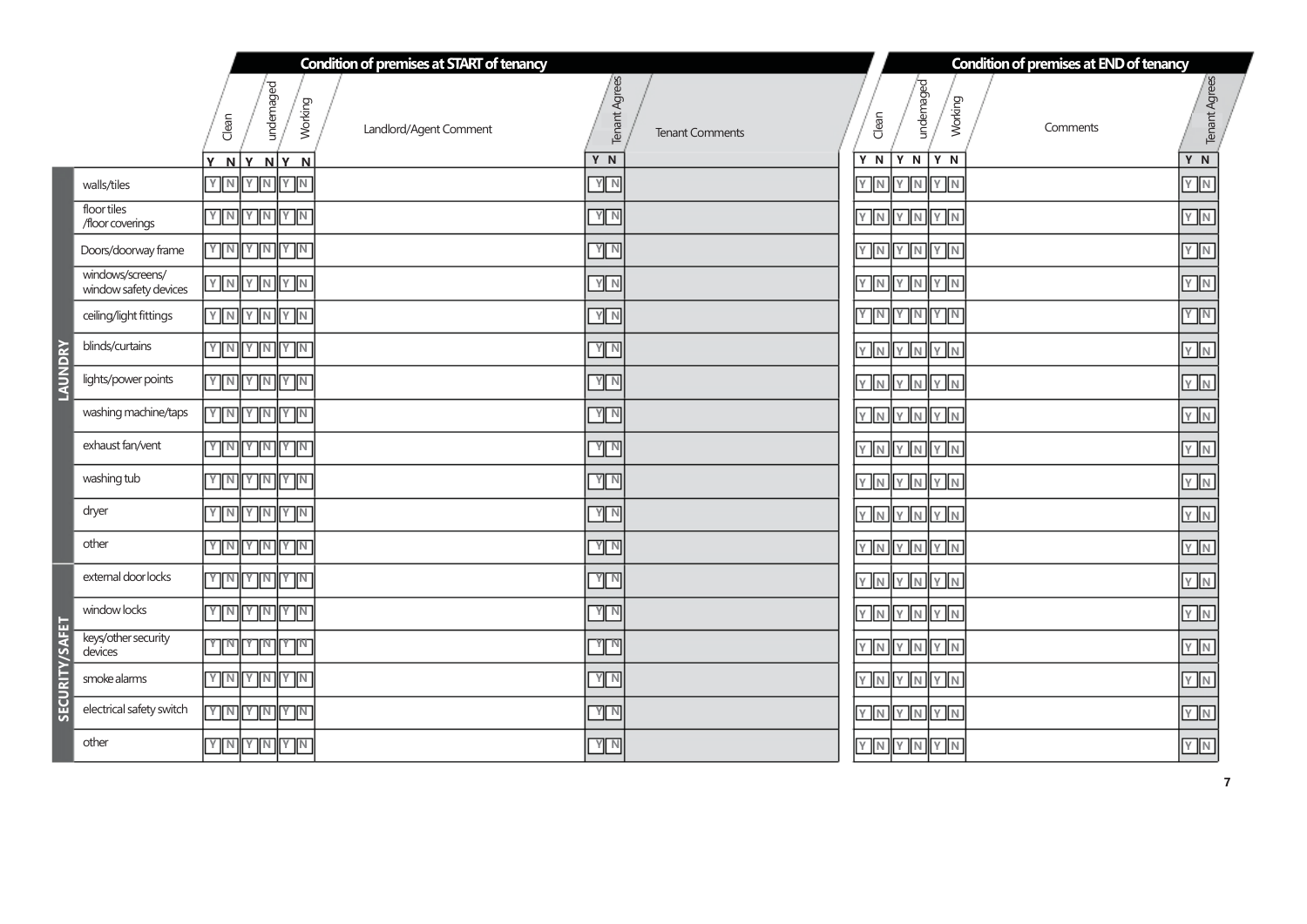|                                        |                |                                  | <b>Condition of premises at START of tenancy</b> |                               |                        |           |                           |                      | <b>Condition of premises at END of tenancy</b> |                      |
|----------------------------------------|----------------|----------------------------------|--------------------------------------------------|-------------------------------|------------------------|-----------|---------------------------|----------------------|------------------------------------------------|----------------------|
|                                        | Clean          | undemaged<br>Working             | Landlord/Agent Comment                           | <b>Tenant Agrees</b>          | <b>Tenant Comments</b> | Clean     |                           | undemaged<br>Working | Comments                                       | <b>Tenant Agrees</b> |
| Hearting/air conditioning              | Y NY NY N      | YMYMT                            |                                                  | Y N<br>$\sqrt{N}$             |                        | Y N<br>YM | $\mathbb{F}$ $\mathbb{F}$ | Y N Y N<br>YN        |                                                | Y N<br>YN            |
| staircase/handrails                    |                | <u>MMMMMMMM</u>                  |                                                  | $\sqrt{N}$                    |                        |           |                           | YMYNYM               |                                                | YN                   |
| external television                    |                |                                  |                                                  |                               |                        |           |                           |                      |                                                |                      |
| antenna/tv points                      |                | אן אן אן אן אן א                 |                                                  | $\sqrt{N}$                    |                        |           | YNYM                      | YN                   |                                                | YN                   |
| balcony/porch/deck                     |                | YNYNYN                           |                                                  | $\sqrt{N}$                    |                        |           |                           | YNYNYN               |                                                | YN                   |
| swimming pool                          | YNYNYN         |                                  |                                                  | YN                            |                        | y In      | $\sqrt{\frac{1}{N}}$      | Iy In                |                                                | <u>v In</u>          |
| gates/fences                           |                |                                  |                                                  | $\sqrt{N}$                    |                        |           | YNYN                      | YN                   |                                                | YN                   |
| grounds/garden                         | YMYMYM         |                                  |                                                  | YN                            |                        | Y IN      | ly In I                   | ly In                |                                                | $\ Y\ _N$            |
| lawns/edges                            | YMYMX          |                                  |                                                  | YN                            |                        | $V$ N     | $\mathbb{F}$ in           | $\sqrt{N}$           |                                                | <u>v n</u>           |
| Letter box/street number               |                | $\frac{1}{2}$ ראן דאן דאן דאן דא |                                                  | $\overline{Y}$ $\overline{N}$ |                        | $Y$ N     | $\sqrt{Y}N$               | $Y$ <sub>N</sub>     |                                                | YN                   |
| π<br>water tanks<br>歯<br>/septic tanks | YMYMYA         |                                  |                                                  | $\sqrt{N}$                    |                        |           |                           | YNYNYN               |                                                | $Y$ N                |
| garbage bins                           | YMYMYA         |                                  |                                                  | $\sqrt{N}$                    |                        |           | YNYN                      | $\sqrt{N}$           |                                                | $Y$ N                |
| paving/driveways                       | والمالي المالي |                                  |                                                  | $\sqrt{\frac{N}{N}}$          |                        |           |                           | YNYNYN               |                                                | YN                   |
| clothesline                            |                | $\frac{1}{2}$ אן אן אן אן אן א   |                                                  | $\sqrt{N}$                    |                        |           | YNYN                      | $\sqrt{N}$           |                                                | $Y$ N                |
| garage/carport<br>/storeroom           |                | <u>MMMMMMM</u>                   |                                                  | $\sqrt{N}$                    |                        |           | YNYN                      | $\sqrt{N}$           |                                                | $\sqrt{N}$           |
| garden shed                            |                | للالمال المالية المالية          |                                                  | $\gamma_{\rm N}$              |                        |           | YNYN                      | YN                   |                                                | $Y$ N                |
| hot water system                       |                | YMYMYM                           |                                                  | $\sqrt{N}$                    |                        |           | YNYN                      | $\sqrt{N}$           |                                                | $\sqrt{N}$           |
| gutters/downpipe                       |                | لعالدالطلطالطلاط                 |                                                  | <u>ma</u>                     |                        |           |                           | <u>VMVNVM</u>        |                                                | <u>vn</u>            |
| other                                  |                | لعالدالعالمالمالما               |                                                  | سللما                         |                        | $Y$ N     |                           | YNYN                 |                                                | $\sqrt{N}$           |